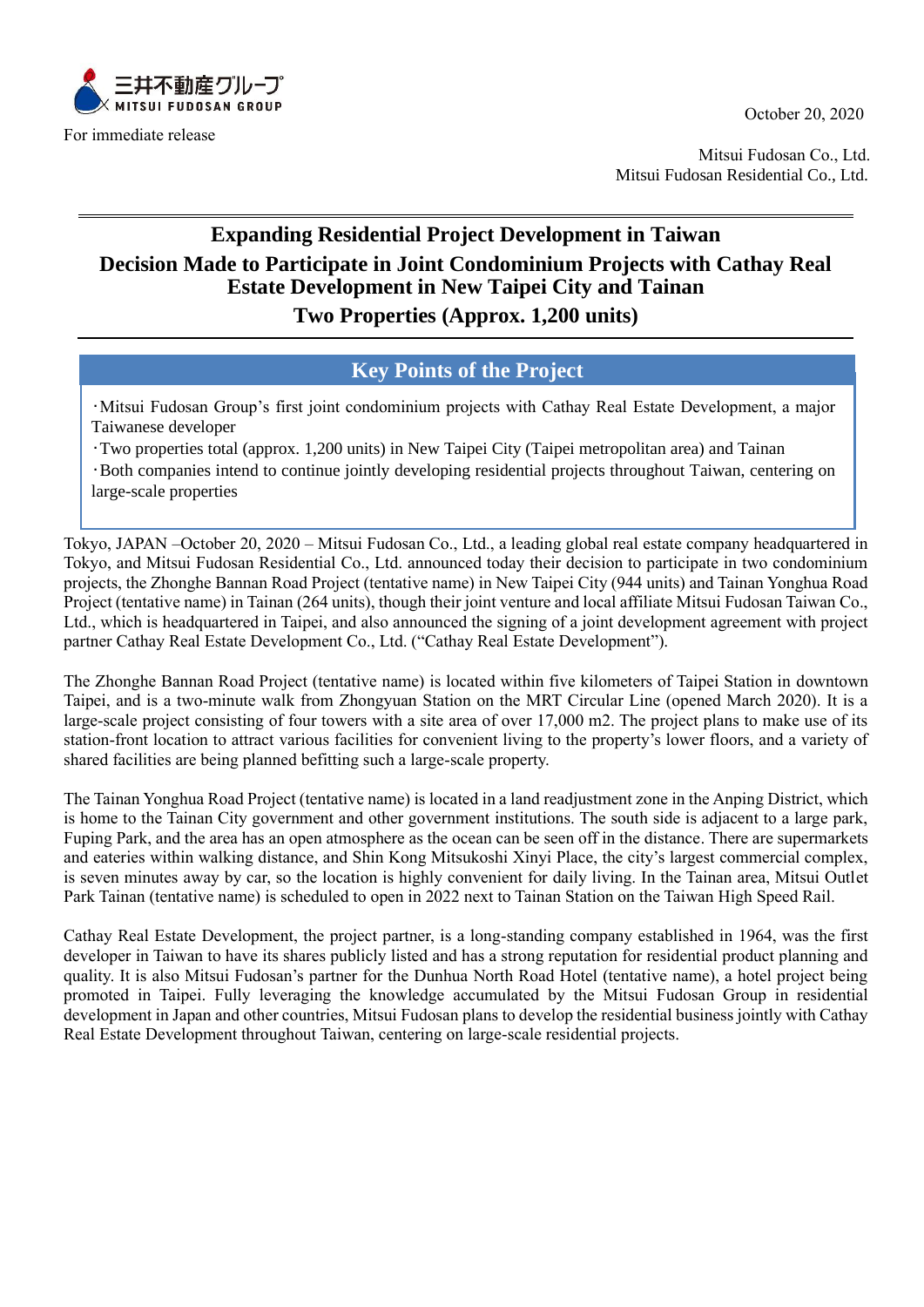

Computer rendering of the completed Zhonghe Bannan Road Project (tentative name) (1)



Computer rendering of the completed Zhonghe Bannan Road Project (tentative name) (2)

【Property Overview】

「Zhonghe Bannan Road Project (tentative name)」

| Location                            | No. 622 Bannan Road, Zhonghe District, New Taipei City, etc.                                                                                                                |  |  |
|-------------------------------------|-----------------------------------------------------------------------------------------------------------------------------------------------------------------------------|--|--|
| Access                              | 2-minute walk from Zhongyuan Station on the MRT Circular Line                                                                                                               |  |  |
| Site Area                           | Approx. 192,566 ft <sup>2</sup> (17,890 m <sup>2</sup> )                                                                                                                    |  |  |
| Total Floor Area /<br><b>Floors</b> | Approx. 177,649 ft <sup>2</sup> (165,042 m <sup>2</sup> ) / 31-32 above ground, 5 below ground                                                                              |  |  |
| Units                               | 944                                                                                                                                                                         |  |  |
| Schedule                            | Phase I (452 units): Construction to start in 2023, completion and transfer in 2027<br>Phase II (492 units): Construction to start in 2024, completion and transfer in 2028 |  |  |

## 「Tainan Yonghua Road Project (tentative name)」

| Location           | No. 132 Jinhua Road, Anping District, Tainan                                               |  |  |
|--------------------|--------------------------------------------------------------------------------------------|--|--|
| Access             | 3-minute walk from Jiankang 2nd St. bus station                                            |  |  |
| Site Area          | Approx. 79,523 ft <sup>2</sup> (7,388 m <sup>2</sup> )                                     |  |  |
| Total Floor Area / | Approx. 643,778 ft <sup>2</sup> (59,809 m <sup>2</sup> ) / 23 above ground, 4 below ground |  |  |
| Units              | 264                                                                                        |  |  |
| Schedule           | Construction to start in 2021, completion and transfer in 2025                             |  |  |

【Mitsui Fudosan's Overseas Strategy】

One of the aspirations of VISION 2025, the Mitsui Fudosan Group Long-Term Vision, is to "evolve into a global company." Accordingly, the Group will continue to seek robust growth in the overseas business. Mitsui Fudosan has been conducting business in countries and regions in Asia, in addition to Western countries such as the US and UK. Residential projects are being promoted in Singapore, Thailand, Malaysia, Indonesia, the Philippines, China and Taiwan. In the area of commercial facilities, the Group is developing the outlet park business in Kuala Lumpur and Taiwan, and the LaLaport business in Shanghai, Kuala Lumpur and Taiwan. In addition, the Group is promoting the hotel business in Taiwan and logistics park business in Thailand. In these and other ways, the Group has been actively pursuing business in Asia with the view of capturing growing consumer spending and expanding profits at the earliest opportunity in conjunction with contributing to local communities. Going forward, the Group will continue to aim for further expansion of business, including in condominium projects.